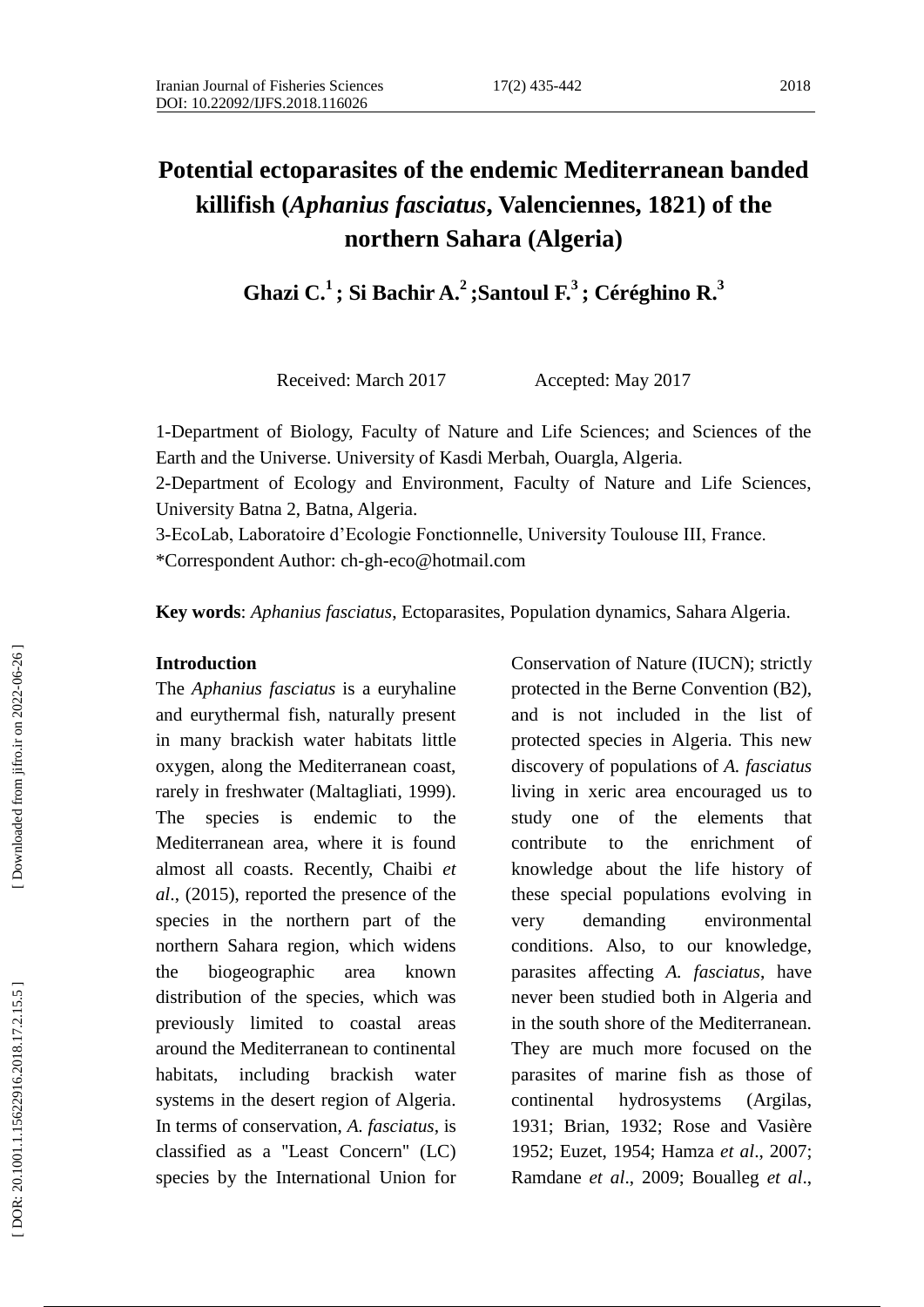2012). The objective of this work is twofold: (i) establish a pioneer list, even preliminary, of ectoparasites affecting *A. fasciatus* living in the northern Algerian Sahara; (ii) highlight the population dynamics of the *A. fasciatus*  ectoparasites, according to weather variation, sex, age and size of fish hosts.

## **Materials and methods**

## *Sampling site*

Still Wadi is located in the vast northern Sahara region in the northeastern part of Algeria. It is part of the watershed of Chott Melghigh at an average height of 7 m above the sea level (Fig . 1). The width of the Still Wadi is variable, reaching a maximum of 70 m and one meter deep (Chaibi et *al*., 2015). The climate of the area is typically Saharan Africa, where the dry period extends throughout the year with average annual mean temperatures above 25 °C. The monthly variation of climatic parameters can distinguish a cold period of four months (November to February) with a monthly temperatures mean of 12.5 $\pm$ 2.4 °C; and a hot period that spans the rest of the year with  $27.0 \pm 6.0$  °C. Precipitations, very low and erratic with a range of 50 to 100 mm per year, are mainly concentrated in the cold period. (Ghazi and Si Bachir, 201 6).

 The sampled station (34° 14 '53' 'N 5° 55' 8'' E) is characterized by an average depth of 0.8 m. The substrate is formed of a mixture between the fine sand and sandy rock. The vegetation cover is characterized by the dominance of species with halophytic affinity. Still Wadi is crossed by the National Road  $N^{\circ}$  3 to about 1 Km from the town of Still.

*Fishing and sampling methods* Sampling of fish was carried out monthly, between September 2012 and July 2013, through a hoop nets and trap gully with nylon (mesh: 12/13 mm). The water temperature in  $\mathrm{C}$  is measured in situ by a mercury thermometer down in water to 30 cm deep for few minutes. The surveys are carried out in the morning (between 8 am and 9 am). The fish caught then immediately placed in closed transparent boxes, containing water collected on the same site in order to keep them alive. In the laboratory, each individual was measured to the nearest millimeter (LT: total length) using an ichtyometer and weighed to the gram(PT: total weight). Abdominal dissection allowed sex determination through the gonads examination with the naked eye. The scalimetric method was used to determine the age (Leonardos and Sinis, 1999). The collected specimens of *A. fasciatus* are first carefully examined under the microscope to look for ectoparasites that are found on the skin and fins, which can also be seen sometimes with the naked eye, especially where the place is reddened, or where the mucus has an opaque grayish appearance.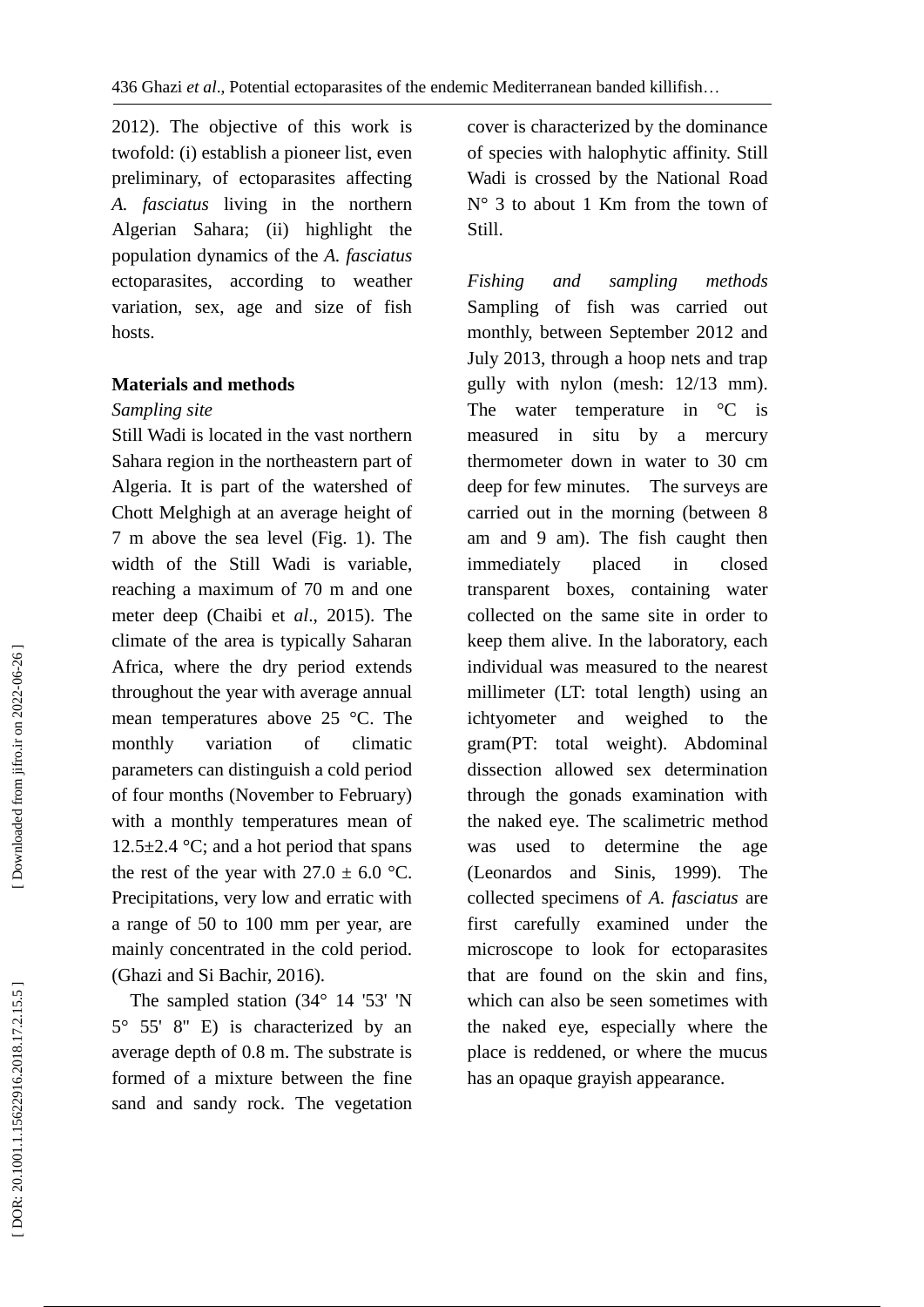

Figure 1: Location of the sampling site on the Wadi still (northern Sahara, Algeria).

Gill arches were gently detached after removing the cover using a clamp down as close to the eye and mouth. The recovered gills are scraped and rinsed three times in Petri dishes. The rinse water was also recovered in labeled vials with the code for each test article. Using a Pasteur pipette, a few rinse water droplets are spread over the entire surface of a slide and observed under an optical microscope at different magnifications (Gr: x10, x40, x100) until all of the rinse water is examined (Justine *et al*., 2012). According to their sizes, parasites were recovered by various means (pipette, needle, and brush) and stored in 70% ethanol (Gholami *et al*., 2011). Identification and taxonomy of isolated parasites were based on morphological and anatomical characteristics, with reference to several identification keys (Pariselle, 1995; Lom and Dyková, 2006). Identification of parasites is pushed to genus. On each slide prepared, all the parasites are identified and numbered, following the counting of the number of individuals of each observed taxa.

#### *Data analysis*

The data on the dynamics of the

identified pest populations are exploited by calculating parasite rates set by Bush *et al .* (1997): Prevalence (Pr%)= number of infected hosts number of examined hosts  $\times 100\%$ Mean intensity  $(IM)$  = Total number of parasites number of infected hosts Abundance  $(AB)$  = Total number of parasites number of examined hosts

 The variation in parasite rates calculated, over time, sex, age class and size class has been tested by the  $Chi<sup>2</sup>$ test  $(\chi^2)$  Pearson. The effect of weather period, sex, age and total length on the variation of ectoparasites numbers was tested using a generalized linear model (GLM) (Poisson -distributed error and a log link function). Only variables with *p*<0.05 were interpreted as statistically significant. Statistical tests were performed using the R (R Development Core Team, 2014)

# **Results and discussion**

#### *Taxonomic inventory*

On the total of 95 pieces of *A. fasciatus* examined, the overall sex ratio is towards females (0.79). The average total length recorded in females  $(n = 52)$ is  $44.2 \pm 5.24$  mm (minimum 29.5 mm;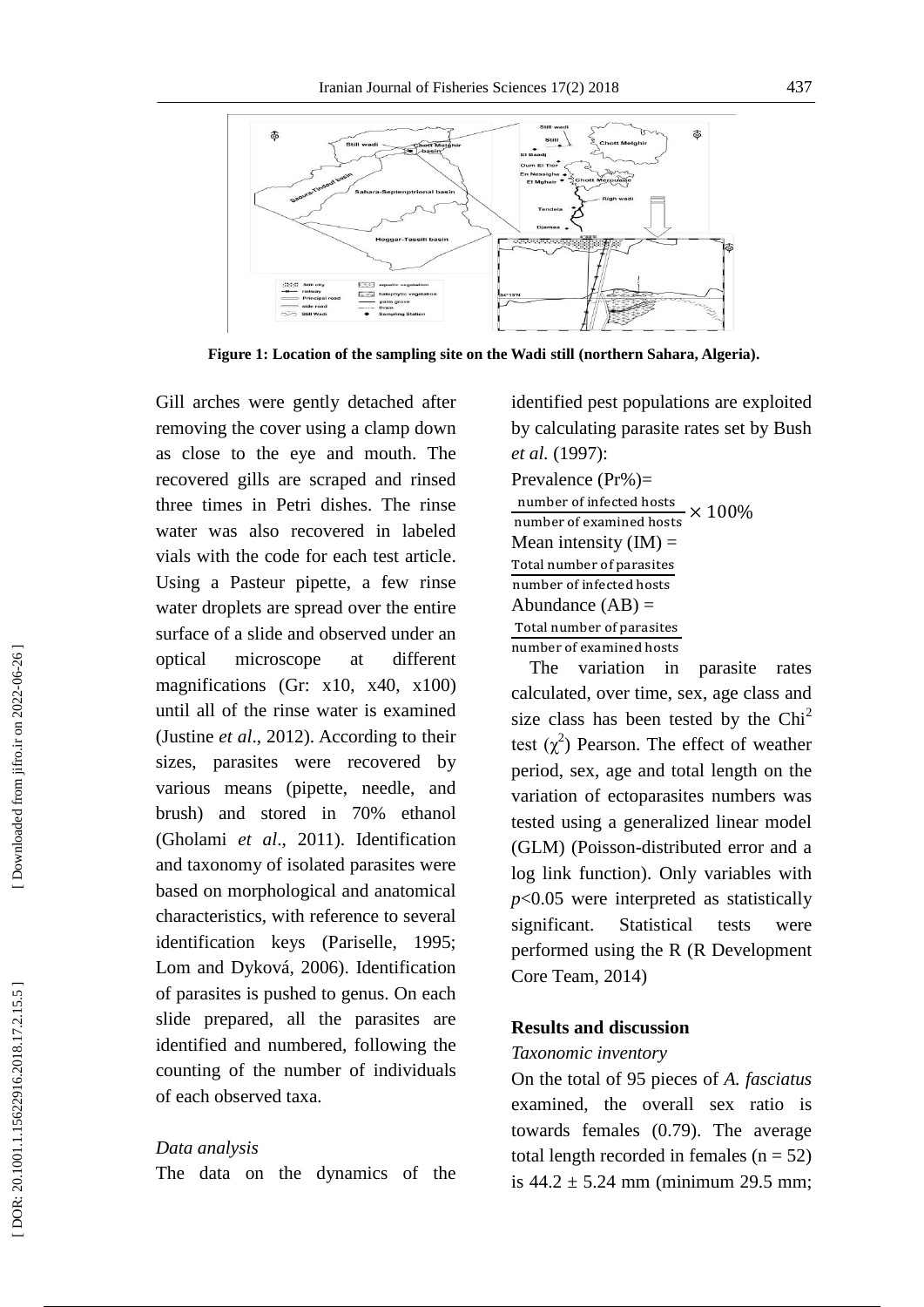53.1 mm maximum). In males (n=43), the average total length is  $40.0 \pm 5.04$ mm (minimum 29.5 mm; maximum 48.3 mm). The longevity of females is higher (maximum of 3.75 years) than in males (maximum of 3.0 years).

 The identification of parasites isolated from all the 95 pieces of *A. fasciatus* has allow to identify 116 individuals of at least 6 different genus, belong three Protozoa (*Chilodonella; Trichodina; Myxobolus*) and three Plathelmintha (*Dactylogyrus, Onchobdella, Posthodiplostomum*). The digeneans isolated from the gills are at the metacercariae stage (Table 1). All the parasites identified and recorded are only ectoparasites found on the gills. Indeed, the examination of the skin, fins and mucus revealed the complete absence of parasites. At the Phylum scale, only the protozoa are represented by three classes. Dactylogyridae is the most diverse family with 2 genera. In terms of abundance, the identified parasites are dominated by Digenea 49 individuals (42% of the total), followed and *Dactylogyrus* with 40 individuals (34%) (Table 1).

**Table 1: Systematic and numbers (N) of ectoparasites of** *Aphanius fasciatus* **of northern Algerian Sahara .**

| Phylum               | <b>Class</b>      | Order              | Family          | Genus               | N  |
|----------------------|-------------------|--------------------|-----------------|---------------------|----|
|                      | Oligohymenophorea | Peritrichida       | Urceolariidae   | <i>Trichodina</i>   | 3  |
| Protozoa             | Phyllopharyngea   | Cyrtophorida       | Chilodonellidae | <i>Chilodonella</i> | 10 |
|                      | Myxozoa           | <b>Bivalvulida</b> | Myxobolidae     | <i>Myxobolus</i>    | 6  |
|                      |                   |                    |                 | Dactylogyrus        | 40 |
| <b>Plathelmintha</b> | Monogenea         | Dactylogyridea     | Dactylogyridae  | Onchobdella         | 8  |
|                      | Trematoda         | Diplostomida       | Diplostomidae   | Posthodiplostomum.  | 49 |
|                      |                   |                    |                 |                     |    |

# *Parasitism variation according to climate*

The values of the three parasitic indices calculated vary between the two climate periods: the cold period (November to February) and the hot period (March to November). The most important numbers (91 individuals) is noted in the hot period against only 25 in the cold period. The prevalence, are faintly higher in the cold period (Pr = 38% of infected fish) than in the hot period. The average intensity and abundance recorded during the hot period (IM= 3.5 parasites by infested host. AB=1.22 parasites by host); are slightly higher than those observed in the cold period. However, the Chi2 test shows that the variation in function of time are not significant (Ddl=1;  $\chi$ 2 =0.05; *p*<0.05) (Table 2). The GLM model obtained shows that only the variation of parasite numbers with climatic season is not statistically significant (Table. 3). Generally, the majority of parasites have a greater impact when the temperature of water increases (Gholami et *al*., 2014). Similarly, Yemmen et *al*. (2011) reported that the rate of infestation of *Mugil cephalus* (Mugilidae) by *Trichodina puytoraci* (Urceolariidae) is more important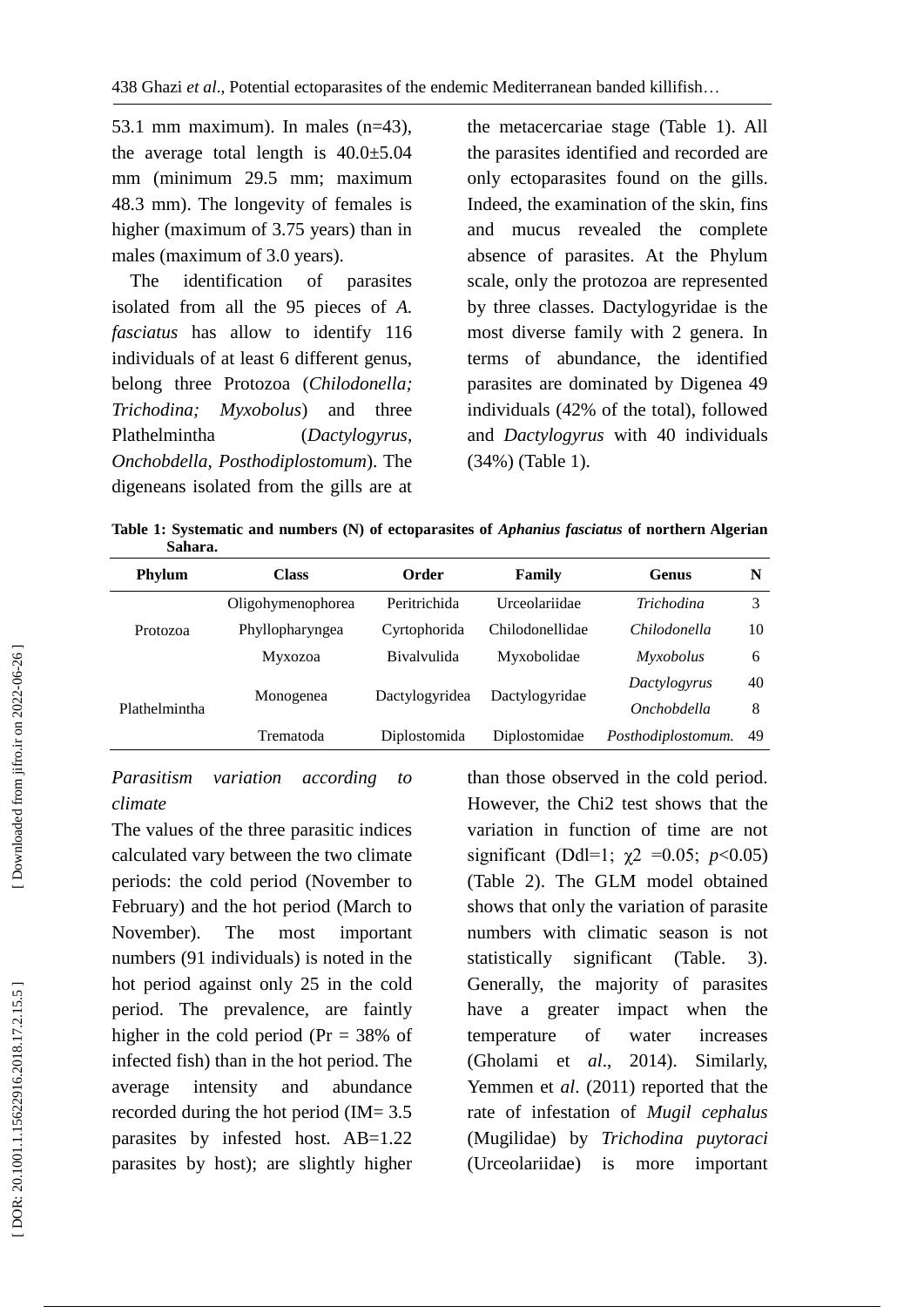during the spring, when the water temperature is above 18 °C.

# *Parasitism variation by sex, age classes and size classes of host*

Over 44% of females of the *A. fasciatus* are infested (92 parasites per 52 females) with a mean intensity of 4 parasites per infested host and an abundance of 1.76 parasites per examined host. In males, the number of infected fish accounts for only 25% of the total number of examined males, and the number of identified parasites is lower (24 parasites per 43 males). The mean intensity in males is 2.18 host infested, whereas the parasite abundance is 0.55 parasite per host examined. The Chi2 test, indicates that the host sex has no significant effect on the variation in parasite prevalence of A. fasciatus (Ddl=1; χ2=1.22, *p*>0.05) (Table 2). The variation in parasite rates between males and females described in our work broadly in line with findings made on *Aphanius* genus, where females are always more infested than males (Öztürk and Özer, 2007; Gholami et *al*., 2011; Rahimi et *al*., 2013). All age classes of *A. fasciatus* are infested by ectoparasites. The highest values of parasitic indices are noted in the fish whose age is between 2 and 4 years, where the parasitic prevalence is more than 48%. The juveniles (less than one year) had prevalence below 5%. The parasite prevalence variation as a function of host age class is statistically significant (Ddl=3; χ2=10.14; *p*=0.017) As for the mean intensity and the parasite abundance, the maximum

values are mentioned in fish whose age class is between 3 and 4 years, respectively 9.75 parasites per infested host and 5.57 parasites per examined host (Table 2). This finding is probably due to changing diets (Gjurčević et *al*., 2012), but also to the parasites accumulation period that increases with age (Özer and Erdem, 1998). Parasite prevalence observed in small individuals of *A. fasciatus* (total length less than 3.5 cm) does not exceed 10%. Meanwhile, it is always greater than 35% in tall ones (total length higher than or equal to 3.5 cm). This variation is statistically not significant (Ddl=2;  $\chi$ 2=1.97;  $p > 0.05$ ). The parasite load follows the same pattern as the parasite prevalence. The highest mean intensity and abundance were noted in individuals whose size is between [4.5 - 5.5 cm ]. The calculated values are respectively of 6 parasites per infested host for the mean intensity; and 2.75 parasites per examined host for the abundance (Table 2). Several mechanisms may be responsible for the increase of parasitism according to the fish size, including the size of the gill surface, which increases with the body size to accommodate more parasites (Tazerouti *et al*., 2009). Also, the larvae of parasites have a greater chance of invading fish, when the water volume that passes through the gills important (Buchmann 1988). Indeed, the other parameters considered (sex, age, total length) show very highly significant correlation with the numbers of ectoparasites (Table 3) .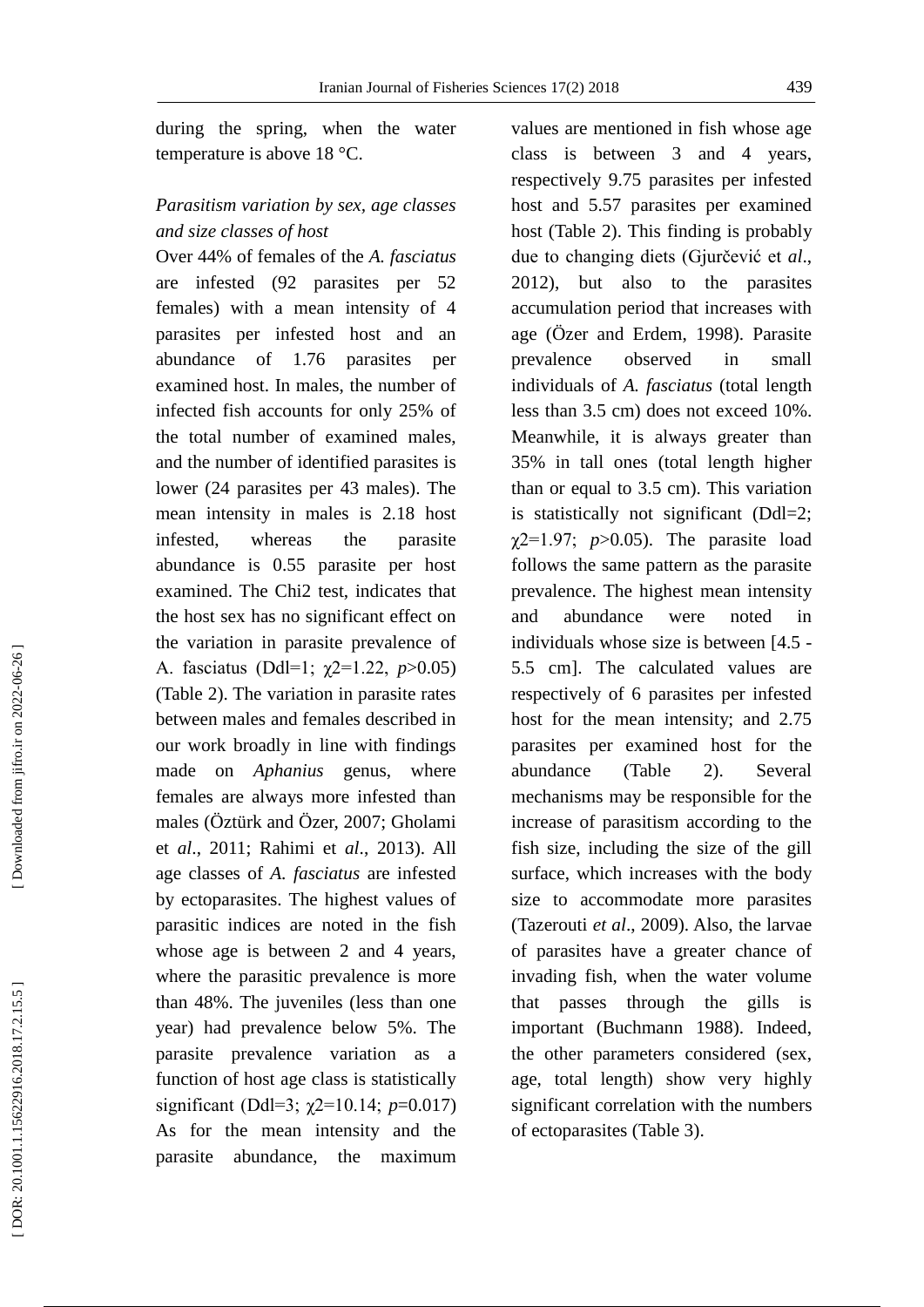| of fish examined).  |    |                |                |       |          |              |                  |
|---------------------|----|----------------|----------------|-------|----------|--------------|------------------|
| <b>Variables</b>    | N  | $Pr\%$         | IM             | AB    | $\chi^2$ | Ddl          | $\boldsymbol{P}$ |
| Climatic period     |    |                |                |       |          |              |                  |
| Cold period         | 21 | 38%            | 3.12           | 1.1   |          |              |                  |
| Hot period          | 74 | 35%            | 3,5            | 1.2   | 0.05     | $\mathbf{1}$ | 0.945            |
| Over all            | 95 | 36%            | 3.4            | 1.2   |          |              |                  |
| Host sex            |    |                |                |       |          |              |                  |
| Male                | 43 | 26             | 2.18           | 0.55  |          |              |                  |
| Female              | 52 | 44             | $\overline{4}$ | 1.76  | 1.22     | $\mathbf{1}$ | 0.268            |
| Table 2 continued:  |    |                |                |       |          |              |                  |
| Age classes (years) |    |                |                |       |          |              |                  |
| $[0-1]$             | 24 | Pr%            | IM             | AB    |          |              |                  |
| $[1-2]$             | 33 | $\overline{4}$ | $\overline{2}$ | 0.082 |          | 3            | 0.017            |
| $[2-3]$             | 31 | 36             | 1.66           | 0,60  | 10,14    |              |                  |
| $[3-4]$             | 7  | 61             | 2.89           | 1.77  |          |              |                  |
| Size classes        |    |                |                |       |          |              |                  |
| $[2.5 - 3.5]$       | 10 | 10             | $\mathbf{1}$   | 0.1   |          |              |                  |
| $[3.5 - 4.5]$       | 57 | 37             | 2.04           | 0.75  | 1,97     | 2            | 0.375            |
| $[4.5 - 5.5]$       | 28 | 43             | 6              | 2.57  |          |              |                  |

440 Ghazi *et al*., Potential ectoparasites of the endemic Mediterranean banded killifish …

**Table 2: Change in parasitic indices of ectoparasites of** *Aphanius fasciatus* **of the northern Algerian**  Sahara, as a function to climatic periods, sex, age class, and size classes of host (N: number

**Table 3: Results GLM testing the effect of climate, sex, age and total length, on the change in the number of ectoparasites identified in** *Aphanius fasciatus* **of northern Algerian Sahara. (SE: standard error,**  *p***:**  *p* **-value AIC: Akaike information criterion) .**

| <b>Variables</b>  | <b>Estimate</b> | SE    | Z value | $\boldsymbol{p}$ |
|-------------------|-----------------|-------|---------|------------------|
| (Intercept)       | 0.55            | 0.89  | 0.62    | 0.54             |
| <b>Sex</b>        | 0.87            | 0.21  | 4.19    | < 0.0001         |
| Age               | 1.14            | 0.17  | 6.89    | < 0.0001         |
| LT                | $-0.08$         | 0.024 | $-3.4$  | 0.0001           |
| Climate season    | 0.78            | 0.54  | 1.46    | 0.15             |
| Null deviance     | 418.36          |       |         |                  |
| Residual deviance | 305.42          |       |         |                  |
| Dispersion        | 2.306           |       |         |                  |
| <b>AIC</b>        | 434.44          |       |         |                  |

# **Acknowledgements**

Our thanks are due to Mr Rachid Chaibi and Mrs Loubna Baghora for helping in parasites identification. Thanks also to Mr Abdelkrim Arar for his kind help. Many thanks to Dr. Geraldine Lott (Laboratoire Evolution & Diversité Biologique, University of Toulouse III) for his judicious comments and guidelines.

### **References**

**Argilas , A., 1931**. Un Copépode parasite de *Mugil auratus* Risso,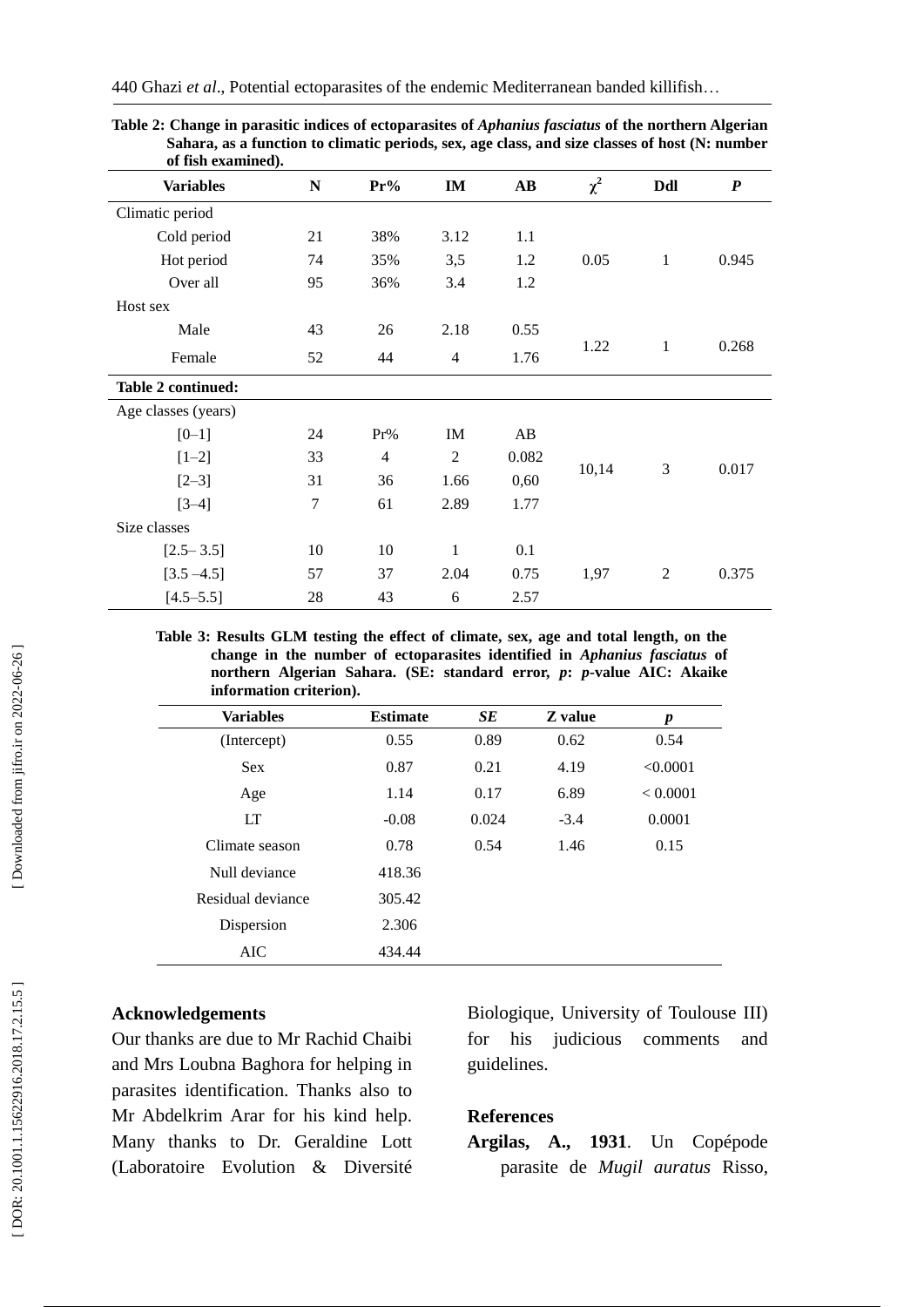nouveau pour l'Algérie : *Caligus. Russel*. *Bull. Stn. Aquic. Pêche Castiglione,*  2, 95 -106.

- **Boualleg, C., Kaouachi, N. and Bensouillah, M., 2012**. L'infestation de douze espèces de Sparidae par le parasite *Gnathia.*  sp. (Isopoda : Gnathiidae) dans le littoral est -algérien. *Bull. Insti. Scie.Scie. Vie. Rabat*, 34( **1** ) , 65 -70.
- **Brian , A., 1932**. Description d'une espèce nouvelle de *Caligus (Caligus dieuzeidei*) du *Diplodus sargus* L. sur quelques copépodes parasites d'Algérie *.Bull. Stn. Aquic. Pêche Castiglione,*  2 , 45 -60.
- **Buchmann, K., 1988**. Interactions between the gill-parasitic monogeneans *Pseudodactylogyrus anguillae* and *P. bini* and the fish host *Anguilla Anguilla*. *Bulletin - European Association of Fish Pathologists*, 8( **5** ) , 98 -99.
- **Bush, O., La Verty , A.D., Lotz , J.M. and Shostak , A.W., 1997**. Parasitology meets ecology on its own terms: Margolis et *al*. revisited. *Journal of Parasitology,* 83( **4** ) , 575 –583.
- **Chaibi, R., Si Bachir, A. and Chenchouni , H., 2015**. Nouvelle répartition de l'Aphanius de corse *Aphanius fasciatus* valenciennes, 1821 (Pisces : Cyprinodontidae) et biométrie des spécimens captures dans le Sahara septentrional algérien*. Hydroécologie Appliquée*, 20( 1 ) , 1 -27
- **Euzet, L., 1954**. Parasites de poissons de mer ouest -africains récoltés par M.J. Cardenat. I Cestodes Tetraphyllides de Selaciens (Note

priliminaire). *Bull. Inst. Fr. Afr. Noire*, 16: 126 -138.

- **Ghazi, C. and Si Bachir, A., 2016**. L'ichtyofaune dans quelques hydrosystèmes du Sahara septentrional: Milieu physique, Biologie et Ecologie. Ed. Editions Universitaires Européennes, Allemagne.
- **Gholami, Z., Akhlaghi, M., Mobedi, I. and Esmaeili , H.R., 2011**. Infection of *Aphanius sophiae* (Actinoptrygii : Cyprinodontidae) with *Tetracotyle* sp. *Veterinary Research Forum*, 2 , 65 -68.
- **Gholami, Z., Rahimi, M.T., Zarei, R., Kia , E.B., Mobedi, I. and Vatandoost, S., 2014**. First report of *Ichthyophthirius multifiliis* (Ciliophora: Oligohymenophorea) from *Aphanius dispar* (Cyprinodontidae) in Iran. *Journal*  of Coastal Life Medcine, 2(6), 490-495.
- **Gjurčević, E., Beck, A., Drašner, K., Stanin, D. and Kužir, S., 2012**. Pathogenicity of *Atractolytocestus huronensis* (Cestoda) for cultured common carp (*Cyprinus carpio* L. *Journal Veterinarski Arhiv,* 82(**3**), 273 -282.
- **Hamza, F., Boxshall, G. and Kechemir -Issad, N., 2007**. A new species of *Prohatschekia* Nune – Ruivo, 1954 (Copepoda: Hatschekiidae) parasitic on *Scorpaena elongate* (Cadenat) of Algeria. *Systematic Parasitology* , 67, 119 -124.
- **Justine, J.L., Briand, M.J. and Bray, R.A., 2012**. A quick and simple method, usable in the field, for